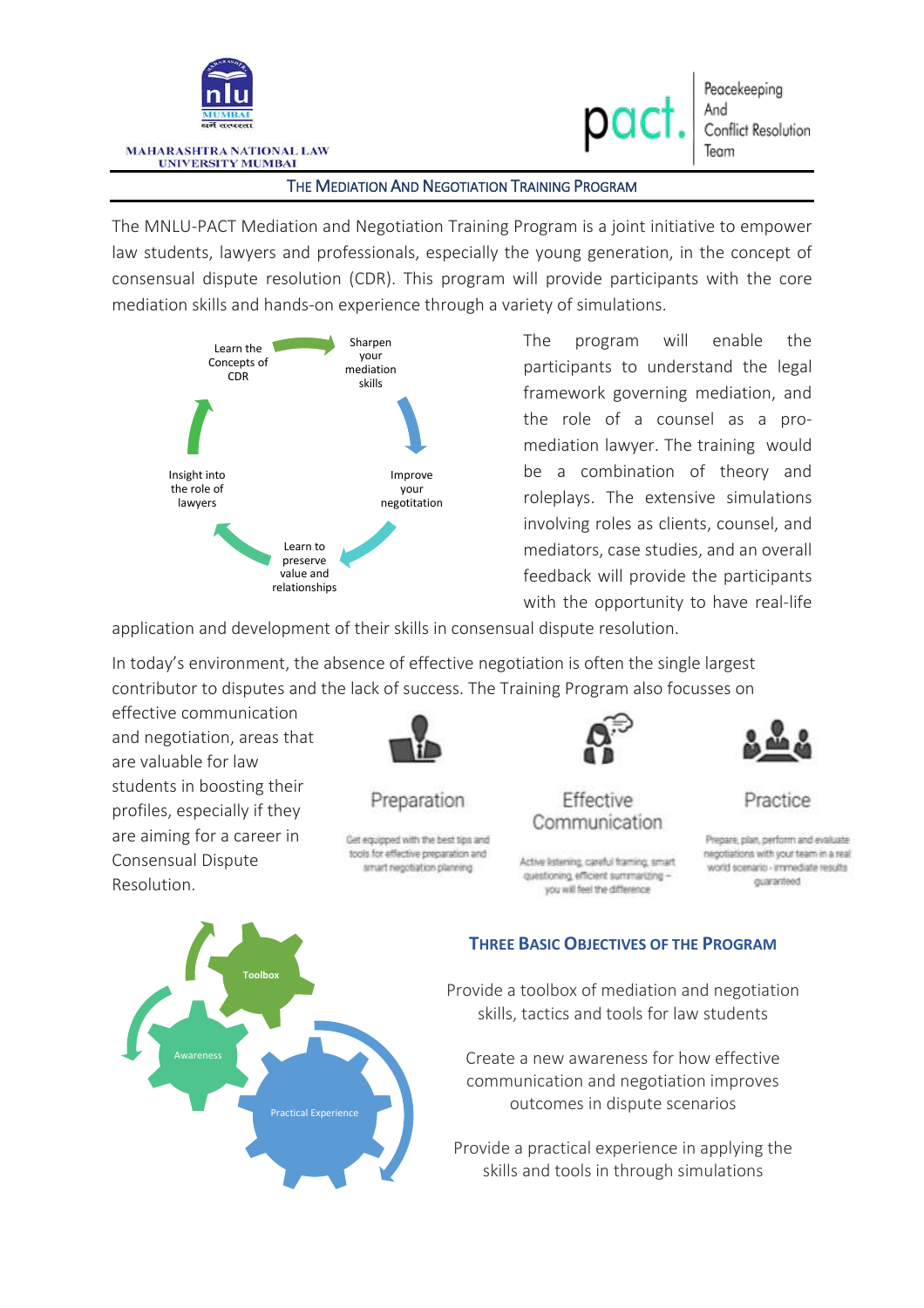

# MAHARASHTRA NATIONAL LAW<br>UNIVERSITY MUMBAI



Peacekeeping<br>And<br>Conflict Resolution<br>Team

| SESSION | <b>TIME</b>             | <b>THEME</b>                                                                                                                                                                                                                                                                | <b>TRAINER</b>                                       |
|---------|-------------------------|-----------------------------------------------------------------------------------------------------------------------------------------------------------------------------------------------------------------------------------------------------------------------------|------------------------------------------------------|
|         |                         | DAY <sub>1</sub>                                                                                                                                                                                                                                                            |                                                      |
| 1.1     | $10am - 11am$           | Introduction to Consensual Dispute<br>$\overline{\phantom{a}}$<br>Resolution<br>Nature & Approaches towards<br>conflict                                                                                                                                                     | Jonathan R.                                          |
| 1.2     | $11am - 12pm$           | Listening - the key ingredient to<br>$\overline{\phantom{0}}$<br>negotiation<br>Active listening v passive listening<br>$\qquad \qquad \blacksquare$<br>Mediator communication tools<br>Reflecting, paraphrasing, and<br>questioning                                        | Catherine D.                                         |
| 1.3     | $12.15$ pm $- 1.30$ pm  | Position-based Bargaining v/s<br>$\blacksquare$<br>Interest-based Negotiation<br>The importance of Information<br>$\qquad \qquad -$<br>Gathering Stage<br>Understanding the difference<br>$\overline{\phantom{0}}$<br>between dispute settlement and<br>conflict resolution | Nisshant L                                           |
|         | $1.30$ pm $- 2.15$ pm   | <b>LUNCH BREAK</b>                                                                                                                                                                                                                                                          |                                                      |
| 1.4     | $2.15$ pm $- 3.00$ pm   | Generating mutually satisfying<br>$\overline{\phantom{a}}$<br>Options & Preparing a Negotiation<br>Strategy                                                                                                                                                                 | Jonathan R                                           |
| 1.5     | $3pm-4pm$               | Role Play 1 & Feedback                                                                                                                                                                                                                                                      | Catherine D<br>Chirag B<br>Jonathan R.<br>Nisshant L |
|         |                         | DAY <sub>2</sub>                                                                                                                                                                                                                                                            |                                                      |
| 2.1     | $10am - 10.45am$        | Communication Skills in Negotiation<br>Verbal communication - language,<br>tone, etc.<br>Saying all the Right Things at the<br>Negotiation table'                                                                                                                           | Catherine D                                          |
| 2.2     | $10.45$ am $- 11.45$ am | Role Play 2 & Feedback                                                                                                                                                                                                                                                      | Catherine D<br>Chirag B<br>Jonathan R.<br>Nisshant L |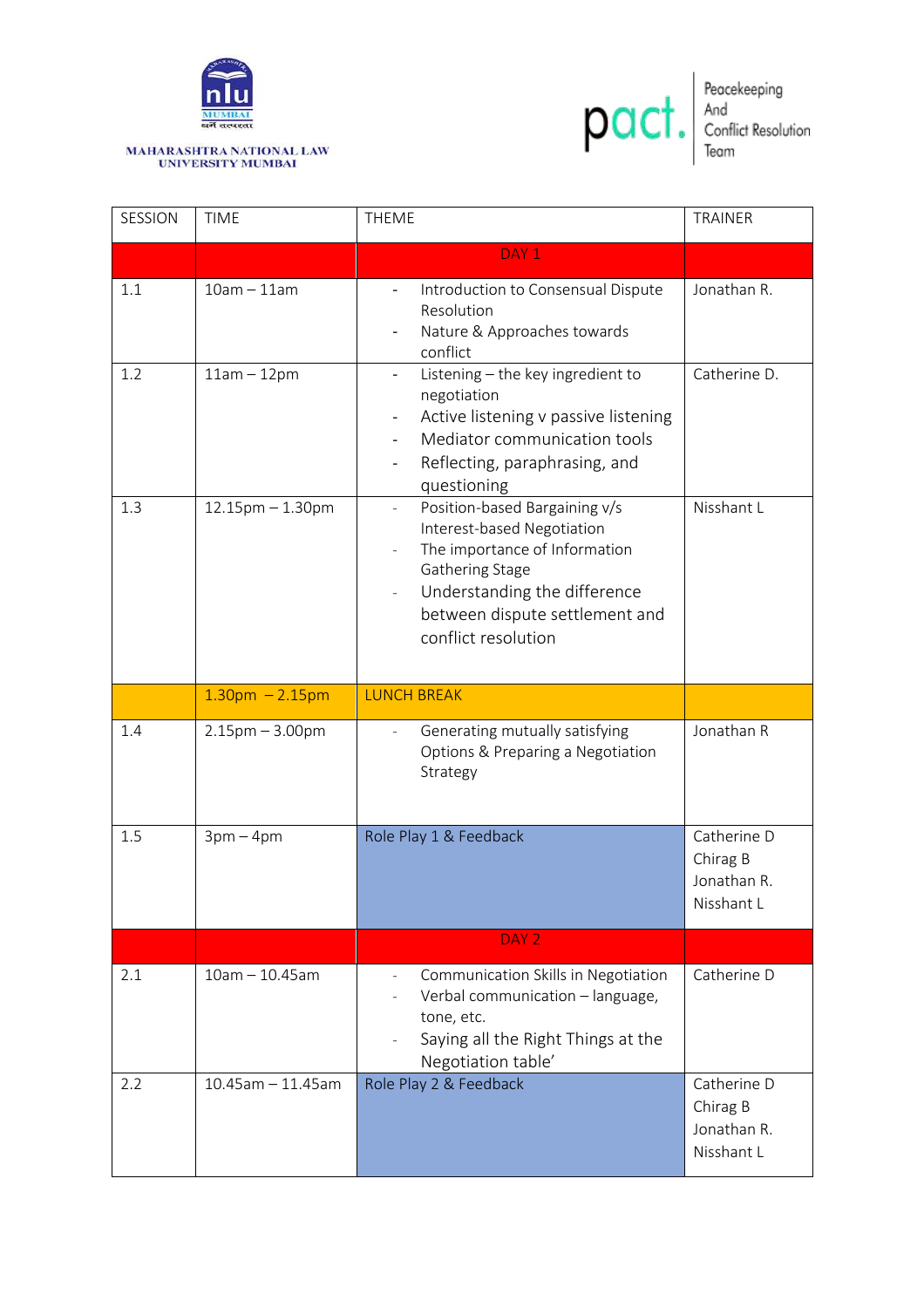



MAHARASHTRA NATIONAL LAW<br>UNIVERSITY MUMBAI

| 2.3        | $11.45$ am $- 12.45$ pm<br>$12.45$ pm $- 1.30$ pm | Draw the line - Litigation / ADR /<br>$\overline{\phantom{a}}$<br><b>CDR</b><br>Why Mediation? Limitations faced by<br>the court system that are<br>championed by CDR<br><b>LUNCH BREAK</b>                                                                                                         | Chirag B                                               |
|------------|---------------------------------------------------|-----------------------------------------------------------------------------------------------------------------------------------------------------------------------------------------------------------------------------------------------------------------------------------------------------|--------------------------------------------------------|
| 2.4        | $1.30$ pm $- 2.30$ pm                             | Role of a Mediator. Styles of<br>$\overline{\phantom{a}}$<br>Mediating. What must parties expect<br>in Mediation?                                                                                                                                                                                   | Catherine D                                            |
| 2.5        | $2.30$ pm $- 3.45$ pm                             | Role Play 3                                                                                                                                                                                                                                                                                         | Catherine D<br>Chirag B<br>Jonathan R.<br>Nisshant L   |
| 2.6        | $3.45$ pm $- 4.40$ pm                             | Role of a lawyer in Mediation. What<br>to expect of your lawyer in a<br>mediation setting.                                                                                                                                                                                                          | Jonathan R.                                            |
|            |                                                   | DAY <sub>3</sub>                                                                                                                                                                                                                                                                                    |                                                        |
| 3.1<br>3.2 | $10am - 11:30am$<br>$11.30$ am $- 12.45$ pm       | How to deal with difficult negotiators<br>$\overline{\phantom{a}}$<br>Cracking an impasse, tackling<br>hecklers<br>How to deal with deadlock in<br>negotiation or mediation<br>How to negotiate yourself out of<br>hostage situation<br>'To be or not to be interruptive'<br>Role Play 4 & Feedback | Catherine D.<br>Jonathan R.<br>Chirag B<br>Jonathan R. |
|            |                                                   |                                                                                                                                                                                                                                                                                                     | Nisshant L                                             |
| 3.3        | $12.45$ pm $- 1.30$ pm                            | What are the keys to a successful<br>$\overline{\phantom{0}}$<br>Negotiation or Mediation                                                                                                                                                                                                           | Chirag B.                                              |
|            | $1.30pm - 2.15pm$                                 | <b>LUNCH BREAK</b>                                                                                                                                                                                                                                                                                  |                                                        |
| 3.4        | 2.15pm-3.15pm                                     | <b>Engaging in Caucus</b><br>Identifying cues for a Private Session<br>in Mediation                                                                                                                                                                                                                 | Jonathan R.<br>Nisshant L                              |
| 3.5        | $3.15$ pm $-4.15$ pm                              | Court-annexed & pre-litigation<br>$\qquad \qquad -$<br>Mediation<br>Legal Framework<br>Convening session & Settlement<br>agreements                                                                                                                                                                 | Jonathan R.<br>Nisshant L.                             |
| 3.7        | $4.15$ pm $-5$ pm                                 | Evaluation. Feedback. Connecting<br>with PACT                                                                                                                                                                                                                                                       |                                                        |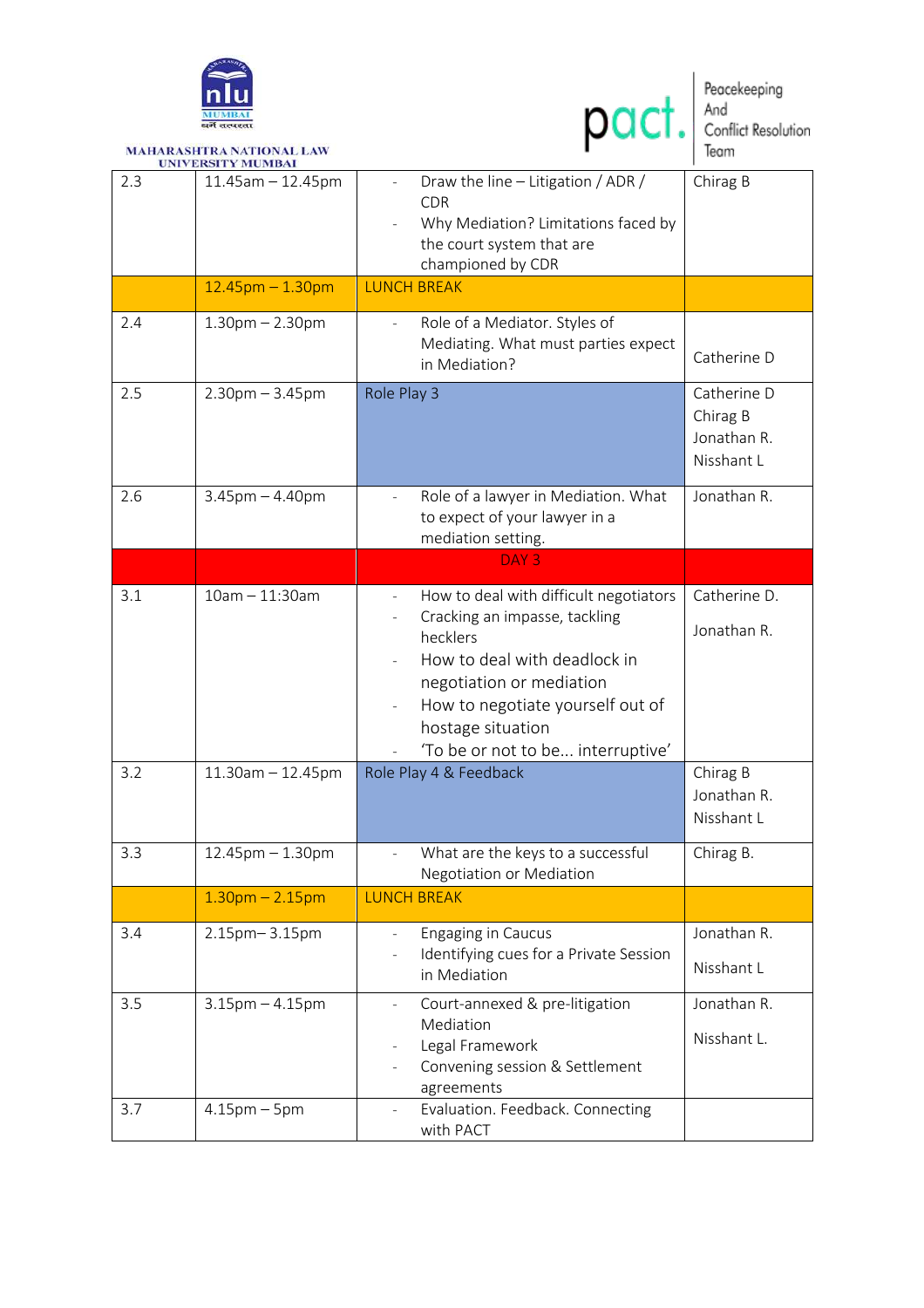

## MAHARASHTRA NATIONAL LAW<br>UNIVERSITY MUMBAI







CATHERINE DAVIDSON is a nationally accredited mediator (NMAS) and IMI Certified mediator practising in Australia and internationally and is a member of several national panels. Catherine has mediated over six hundred commercial and workplace disputes and is a member of several national panels. Catherine has a legal background having practised commercial litigation in Sydney and London. Catherine is a Mediation Trainer and also conducts Negotiation and Conflict Management Workshops in the public and private sector. She is a Trainer for the Australian Disputes Centre's - Mediation Training Courses in Australia and Asia.



JONATHAN RODRIGUES is the co-founder of PACT. He is a certified mediator listed with the Indian Institute of Arbitration and Mediation (IIAM), and is currently posted as the World Mediation Organization's (WMO) Continental Advisor for Asia. He is also the development officer for Asia with the SCMA (London) and has been trained as a commercial mediator by the Indian Institute of Corporate Affairs (IICA), under the aegis of the Ministry of Corporate Affairs. He has trained as a Restorative Facilitator in Bangalore with Real Justice (Australia) and the International Institute of Restorative

Practices (IIRP). He worked briefly as a Mediation Associate with the Centre for Advanced Mediation Practice (CAMP), Bangalore.



NISSHANT Laroia is an accredited mediator from the Indian Institute of Corporate Affairs (IICA), registered by Ministry of Corporate Affairs(MCA) and Indian Institute of Arbitration and Mediation (IIAM). Nisshant is a certified mediator by the PSMA Charles University in cross border dispute resolution. Charles University.. He has trained close to 800 students across India and has worked at the Delhi Dispute Resolution Society Mediation Centre. Nisshant is an active coach for student teams participating in ADR tournaments and takes capacity building sessions at other National Law Universities in India.



CHIRAG BALYAN is an Assistant Professor of Law at Maharashtra National Law University Mumbai (MNLU). He is the Course Director of Negotiation and Mediation Training Program and is faculty-in-charge of the ADR Society. He trains in mediation and negotiation skills to students and professionals across Mumbai. Chirag has organized and conducted several international workshops, lectures in the area of ADR. At MNLU besides teaching a full four credit clinical course on ADR, he also mentors various team participating in various ADR tournaments.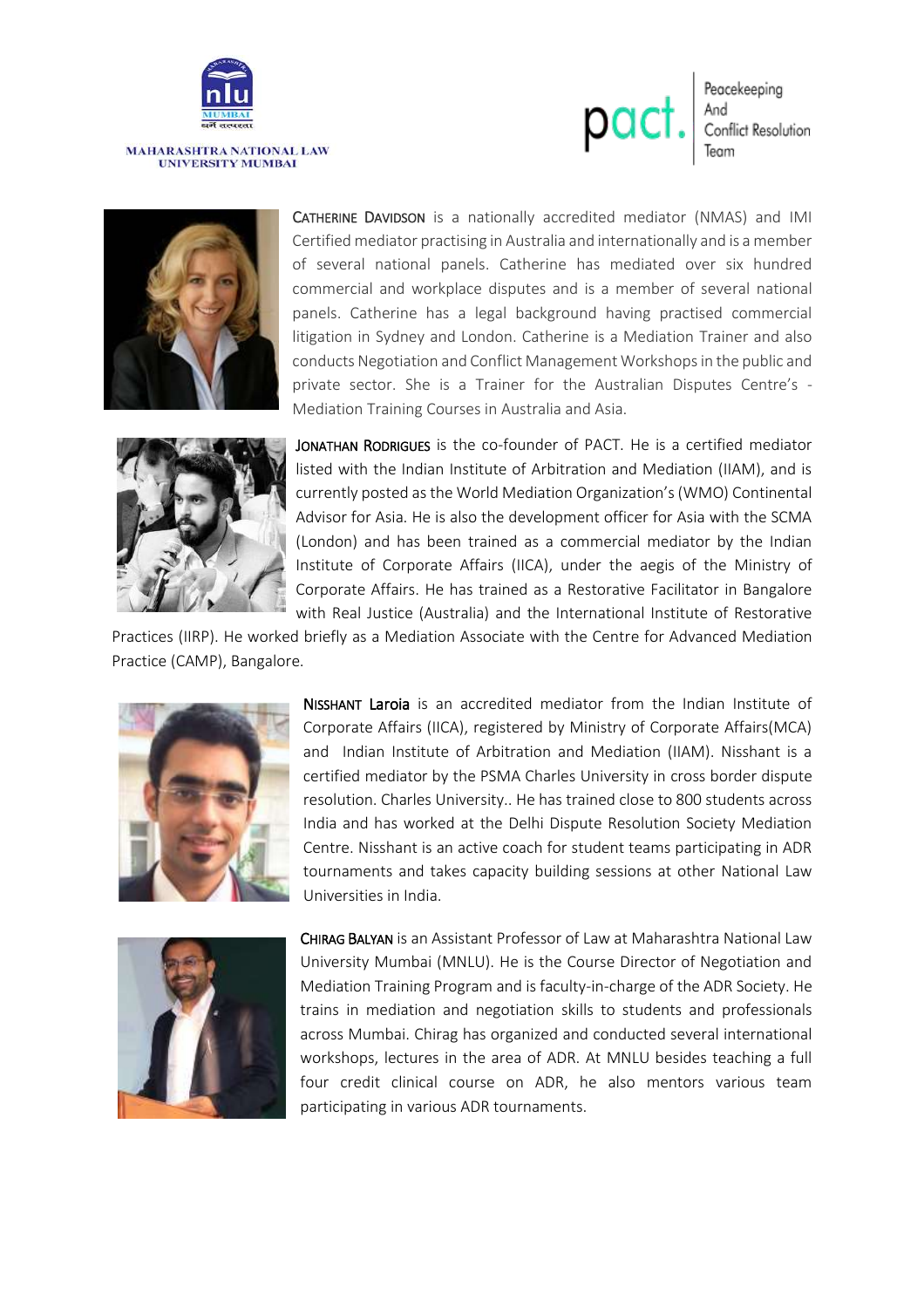



Peacekeeping<br>And<br>Conflict Resolution<br>Team

### Important Dates

Fees

- $\triangleright$  Last Date for Online Application 08.01.2018
- Provisional Confirmation of Acceptance of Application  $10.01.2018$
- Last Date for Remittance of Fees (NEFT/DD) 12.01.2018
- $\triangleright$  List of Selected Candidates 13.01.2018
- $\triangleright$  Duration of Course 28 30 January, 2018

| <b>rees</b>                                                                                                                                                                                                     |                                                                                                                                                                                                                                                                               |  |  |  |  |
|-----------------------------------------------------------------------------------------------------------------------------------------------------------------------------------------------------------------|-------------------------------------------------------------------------------------------------------------------------------------------------------------------------------------------------------------------------------------------------------------------------------|--|--|--|--|
| The Fees for the Course is Rs. 6, 000 only.<br>Tea and snacks will be provided to the<br>participants.<br>The accommodation is limited and is on<br>chargeable basis. Participants have to<br>apply separately. | The fees can be submitted through NEFT or DD drawn<br>in favour of Registrar, Maharashtra National Law<br>University Mumbai.<br>Name of Bank A/c: Maharashtra National Law<br>University Mumbai<br>A/c No.: 915010046322292<br>IESC Code: UTIB0000233<br>Branch: Marine Lines |  |  |  |  |

(Note: Number of seats are limited. Admission to the course will be on first cum first basis.)

### Contact Person

Mr. Rajneesh Bharadwaj - +91 9930852505 – Rajneesh@mnlumumbai.edu.in

Mr. Chirag Balyan - +91 7799197841 – Chirag@mnlumumbai.edu.in